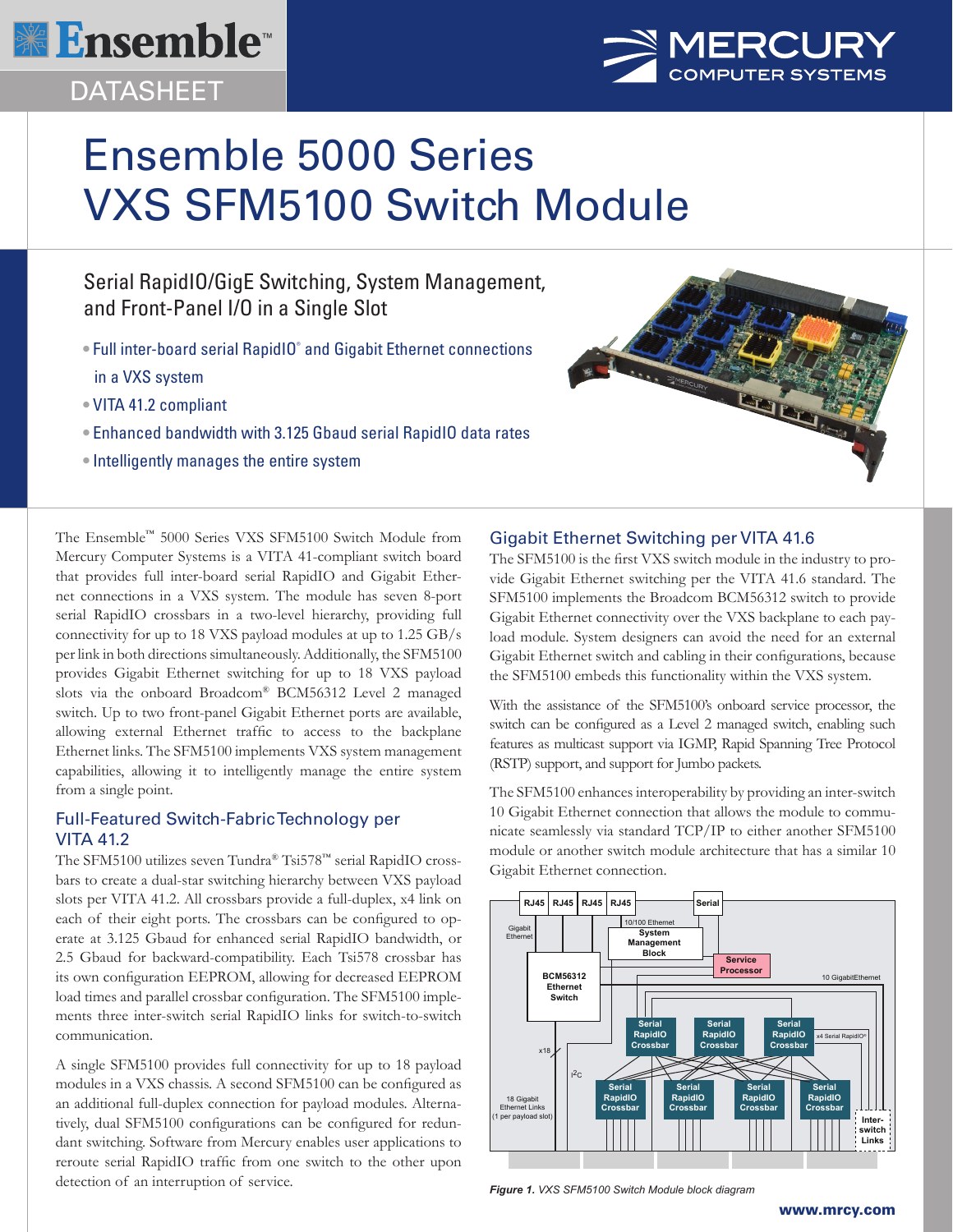#### Front-Panel Gigabit Ethernet Ports

The SFM5100 provides up to two Gigabit Ethernet ports to the front panel. This allows users to direct TCP/IP traffic directly into the onboard Gigabit Ethernet switch for dispersal among the VXS payload modules. It also enables easy integration of the VXS system into the network backbone of the deployed platform.

#### Onboard System Management

An onboard system management block allows the SFM5100 to manage the entire VXS system. The onboard shelf manager can query sensor values across the system, reset and power modules up or down, set sensor thresholds, and manage firmware updates. Network access to the management subsystem is provided via a front-panel 10/100BASE-T port. This management plane is implemented in accordance with the VITA 41 base standard, which describes the routing of an I2C bus over the VXS switch connectors.

#### Flexible, Modular System Configurations

Mercury's VXS systems are designed to the system level, with a rich set of fully integrated modules that can be flexibly scaled and combined in a variety of configurations to meet a broad range of embedded application requirements. Many board types are available for end-to-end solutions, including a variety of RF tuners, digital receivers, and single-board computers (SBCs).

A fully loaded VXS system that balances processing power with flexible I/O capabilities consists of 18 VXS-220P Modules and two SFM5100 Switch Modules, although not all chassis can support this maximum configuration. This maximum configuration supports up to 36 MPC8641D dual-core processing devices (72 cores) in a single chassis, for up to 768 GFLOPS of processing (assuming 1.33-GHz processor clock speed), with over 45 GB/s of both aggregate and bisection bandwidth via the RapidIO switch fabric. The equivalence of the aggregate bandwidth and bisection bandwidth figures indicates that locality of processing within the system is not a factor when mapping an algorithm to the multicomputer – the processing resources are, in essence, positionless.

SFM5100 Switch Modules are available in versions that meet commercial, vibration/humidity (VH), and Level 1 rugged environmental specifications.

#### VXS Performance with VME Compatibility

The VXS standard simplifies the migration of existing VME systems to solutions that can support next-generation requirements without abandoning legacy modules. VXS maintains pin compatibility with VME64's P1 and P2 connectors and conforms to VME's standard IEEE 1101 mechanical specification. VXS adds high-speed serial fabric capability on the Tyco MultiGigRT2 P0 connector, mating with backplane connector J0. The VXS P0 connector improves upon the historical VME64x P0 option, while maintaining VME64 compatibility. Switch modules such as the SFM5100 provide VXS payload modules with the ability to scale to large systems capable of handling the most challenging computing problems.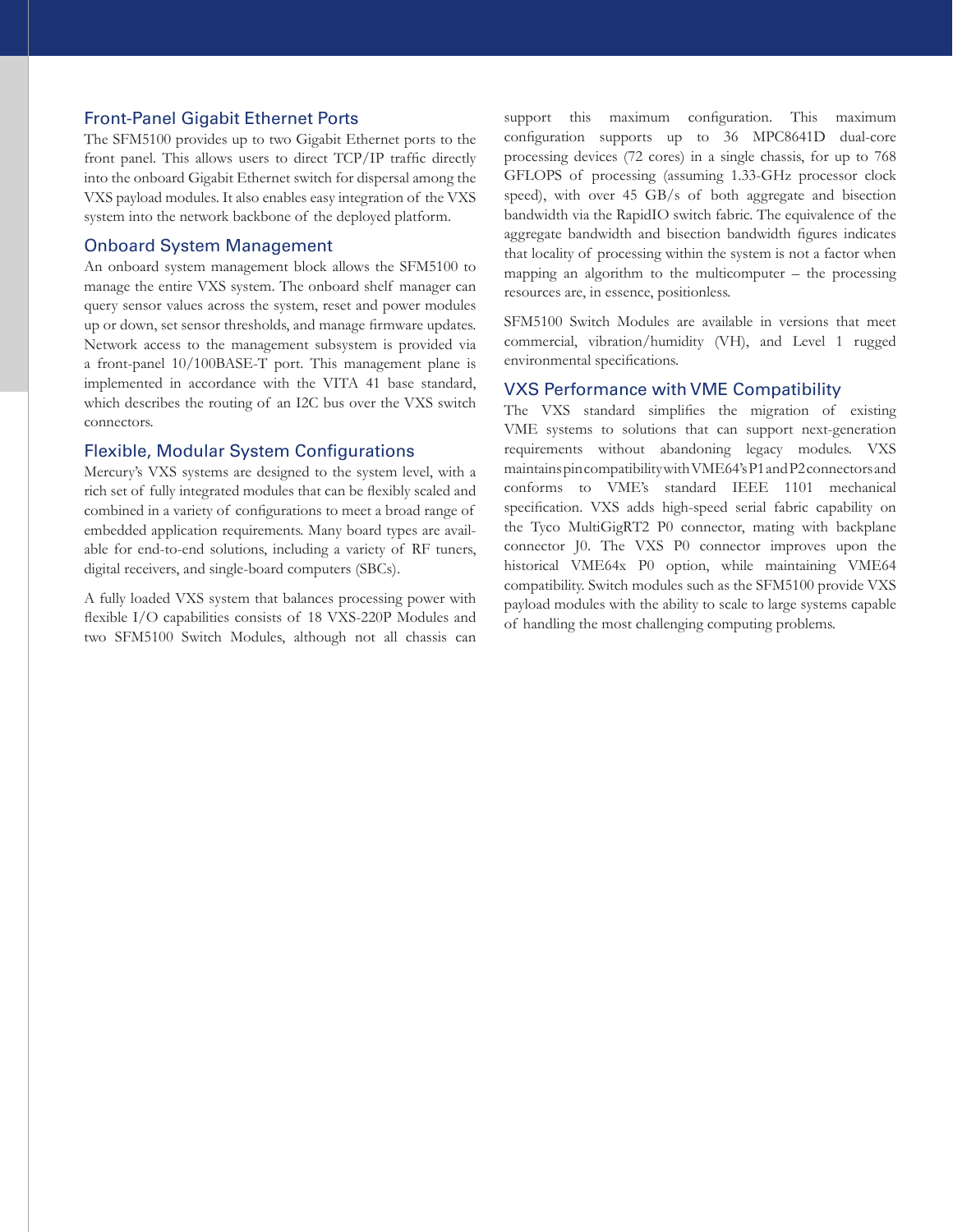## **Specifications**

| <b>Features</b>                                      |                                                                                         |                                                        |                                               |                                                                                                                                                                                  |
|------------------------------------------------------|-----------------------------------------------------------------------------------------|--------------------------------------------------------|-----------------------------------------------|----------------------------------------------------------------------------------------------------------------------------------------------------------------------------------|
|                                                      | Supports up to 18 VXS payload modules                                                   |                                                        |                                               |                                                                                                                                                                                  |
| Data plane (per VITA 41.2)                           |                                                                                         |                                                        |                                               |                                                                                                                                                                                  |
|                                                      | 18 x4 serial RapidIO links at either 3.125 or 2.5 Gbaud                                 |                                                        |                                               |                                                                                                                                                                                  |
| to payload slots                                     |                                                                                         |                                                        |                                               |                                                                                                                                                                                  |
|                                                      | 3 inter-switch serial RapidIO links                                                     |                                                        |                                               |                                                                                                                                                                                  |
| Control plane (per VITA 41.6)                        |                                                                                         |                                                        |                                               |                                                                                                                                                                                  |
|                                                      | 18 Gigabit Ethernet links to payload slots                                              |                                                        |                                               |                                                                                                                                                                                  |
|                                                      | Single 10 Gigabit Ethernet inter-switch link                                            |                                                        |                                               |                                                                                                                                                                                  |
|                                                      | Management plane (per VITA 41)                                                          |                                                        |                                               |                                                                                                                                                                                  |
|                                                      | I <sup>2</sup> C bus between all switch and payload slots                               |                                                        |                                               |                                                                                                                                                                                  |
|                                                      | Front panel I/O via up to 2 Gigabit Ethernet ports                                      |                                                        |                                               |                                                                                                                                                                                  |
| Dual-sided PCB assembly                              |                                                                                         |                                                        |                                               |                                                                                                                                                                                  |
| Designed for installation in VITA 41 (VXS) compliant |                                                                                         |                                                        |                                               |                                                                                                                                                                                  |
| COTS chassis                                         |                                                                                         |                                                        |                                               |                                                                                                                                                                                  |
| <b>Dimensions</b>                                    |                                                                                         |                                                        |                                               |                                                                                                                                                                                  |
| Standard VME/VXS                                     |                                                                                         |                                                        |                                               |                                                                                                                                                                                  |
|                                                      | Double-height 6U form factor                                                            |                                                        |                                               |                                                                                                                                                                                  |
| $160$ mm x 233.3 mm                                  |                                                                                         |                                                        |                                               |                                                                                                                                                                                  |
|                                                      |                                                                                         |                                                        |                                               |                                                                                                                                                                                  |
| <b>Power requirements</b>                            |                                                                                         |                                                        |                                               |                                                                                                                                                                                  |
| Input voltage                                        | 5V from backplane                                                                       |                                                        |                                               |                                                                                                                                                                                  |
| Environmental                                        |                                                                                         |                                                        |                                               |                                                                                                                                                                                  |
|                                                      | Commercial                                                                              | VH                                                     |                                               | Level 1 Rugged                                                                                                                                                                   |
| Temperature                                          |                                                                                         |                                                        |                                               |                                                                                                                                                                                  |
| Operating                                            | 0°C to 40°C inlet air temperature                                                       | $0^{\circ}$ C to 40 $^{\circ}$ C inlet air temperature |                                               | -25 $\mathrm{^{\circ}C}$ to +55 $\mathrm{^{\circ}C}$ inlet air temperature                                                                                                       |
| Storage                                              | -40 $^{\circ}$ C to +85 $^{\circ}$ C                                                    | -40 $^{\circ}$ C to +85 $^{\circ}$ C                   |                                               | -55 $\mathrm{^{\circ}C}$ to +85 $\mathrm{^{\circ}C}$                                                                                                                             |
| Humidity                                             | 10-90% non-condensing                                                                   | 5-95% non-condensing                                   |                                               | 5-95% non-condensing                                                                                                                                                             |
| <b>Vibration</b>                                     |                                                                                         |                                                        |                                               |                                                                                                                                                                                  |
| Random                                               | $0.003g^2$ /Hz, based on 20-2000 Hz, 1 hr/axis                                          |                                                        | $0.04g^2$ /Hz, based on 20-2000 Hz, 1 hr/axis |                                                                                                                                                                                  |
| Shock                                                | z-axis: 20g; x-, y-axis: 32g; 11 ms half-sine                                           |                                                        | z-axis: 50g; x-, y-axis: 80g; 11 ms half-sine |                                                                                                                                                                                  |
|                                                      | 3-positive and 3-negative on each axis                                                  |                                                        | 3-positive and 3-negative on each axis        |                                                                                                                                                                                  |
| Pressure altitude                                    |                                                                                         |                                                        |                                               |                                                                                                                                                                                  |
| Operating                                            | $0-10,000$ ft                                                                           | $0-10,000$ ft                                          |                                               | $0-30,000$ ft                                                                                                                                                                    |
| Storage                                              | $0-30,000$ ft                                                                           | $0-30,000$ ft                                          |                                               | $0-50,000$ ft                                                                                                                                                                    |
| * CFM 15 (at sea level)                              |                                                                                         |                                                        |                                               |                                                                                                                                                                                  |
|                                                      |                                                                                         |                                                        |                                               | *As altitude increases, air density decreases and, therefore, the cooling effect of a particular number of CFM decreases. Different limits can be achieved by trading among tem- |
|                                                      | perature, altitude, frequency, and airflow. Consult factory for additional information. |                                                        |                                               |                                                                                                                                                                                  |